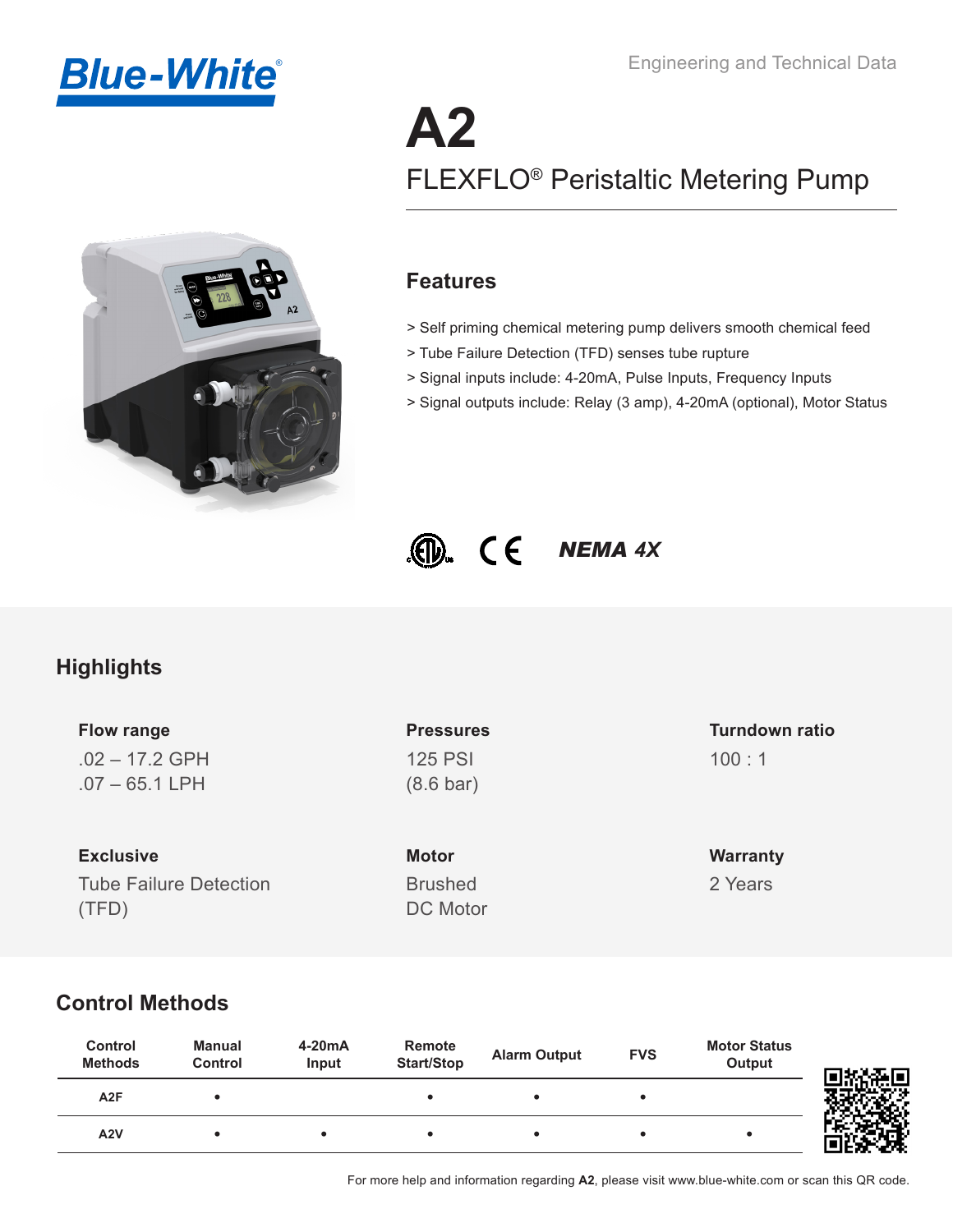## **Engineering Specifications**

| <b>Maximum Working Pressure</b>     | 125 psig (8.6 bar)                                          |
|-------------------------------------|-------------------------------------------------------------|
| <b>Maximum Fluid Temperature</b>    | 185 °F (85 °C)                                              |
| <b>Maximum Ambient Temperature</b>  | 14 °F to 115 °F/-10 °C to 46 °C                             |
| <b>Maximum Viscosity</b>            | 12,000 Centipoise                                           |
| <b>Maximum Suction Lift</b>         | 30 ft. Water at sea level (14.7 atm psi)                    |
|                                     | 115VAC/60Hz, 1ph (1.5 Amp Maximum)                          |
|                                     | 230VAC/60Hz, 1ph (0.7 Amp Maximum)                          |
| <b>Operating Voltage</b>            | 220VAC/50Hz, 1ph (1.0 Amp Maximum)                          |
|                                     | 240VAC/50Hz, 1ph (1.0 Amp Maximum)                          |
|                                     | 230VAC/50Hz, 1ph (1.0 Amp Maximum)                          |
|                                     | $115\sqrt{60}$ Hz = NEMA 5/15 (USA)                         |
|                                     | 230V60Hz = NEMA 6/15 (USA)                                  |
| <b>Power Cord Options</b>           | $220V50Hz = CEE 7/VII (EU)$                                 |
|                                     | 240V50Hz = AS 3112 (Australia/New Zealand)                  |
|                                     | 230V50Hz = BS 1363/A (UK)                                   |
| <b>Motor</b>                        | Brushed DC, 1/8 H.P.                                        |
| Duty cycle                          | Continuous                                                  |
| <b>Motor Speed Adjustment Range</b> | 100:1, $(1.0\% - 100\% \text{ motor speed})$ Max. rpm = 130 |
| <b>Display</b>                      | Backlit LCD, UV resistant                                   |
| <b>Keypad</b>                       | Eight button positive action tactile switch keypad          |
| <b>Maximum Overall Dimensions</b>   | 7-1/2" W x 10-1/4" H x 14" D (19 W x 26 H x 35.6 D cm)      |
| <b>Product Weight</b>               | 28.4lb. (12.9 Kg)                                           |
| <b>Approximate Shipping Weight</b>  | 35 lb. (15.9 Kg)                                            |
| <b>Enclosure</b>                    | NEMA 4X (IP66)                                              |
| <b>RoHS Compliant</b>               | Yes                                                         |
| <b>Standards</b>                    | cETLus, CE                                                  |
|                                     |                                                             |

## **Output Specifications**

| <b>Tube</b>                    |               | <b>Feed Rate</b> |              | <b>Max</b><br><b>Pressure</b> | <b>Max</b><br><b>Temperature</b> |
|--------------------------------|---------------|------------------|--------------|-------------------------------|----------------------------------|
| <b>Material / Size</b>         | <b>GPH</b>    | <b>LPH</b>       | mL/Min       | PSI (bar)                     | $\degree$ F ( $\degree$ C)       |
| Flex-A-Thane <sup>®</sup> Tube |               |                  |              |                               |                                  |
| <b>GE</b>                      | $.04 - 4.0$   | $15 - 15.2$      | $3 - 253$    | 65 (4.50)                     | 130 (54)                         |
| GG                             | $.09 - 9.3$   | $.35 - 35.2$     | $6 - 587$    | 65 (4.50)                     | 130(54)                          |
| G <sub>2</sub> G               | $.15 - 14.98$ | $.567 - 56.7$    | $9.45 - 945$ | 65 (4.50)                     | 130(54)                          |
| Flex-A-Prene® Tube             |               |                  |              |                               |                                  |
| <b>ND</b>                      | $.02 - 1.7$   | $.07 - 6.5$      | $1 - 108$    | 125(8.60)                     | 185 (85)                         |
| NEE                            | $.044 - 4.44$ | $.168 - 16.8$    | $2.80 - 280$ | 110(7.60)                     | 185 (85)                         |
| <b>NGG</b>                     | $.172 - 17.2$ | $.651 - 65.1$    | 10.85 - 1085 | 110 (7.60)                    | 185 (85)                         |
| Flex-A-Chem <sup>®</sup> Tube  |               |                  |              |                               |                                  |
| <b>TH</b>                      | $.14 - 14.3$  | .54 - 54         | $9.0 - 900$  | 50(3.45)                      | 130 (54)                         |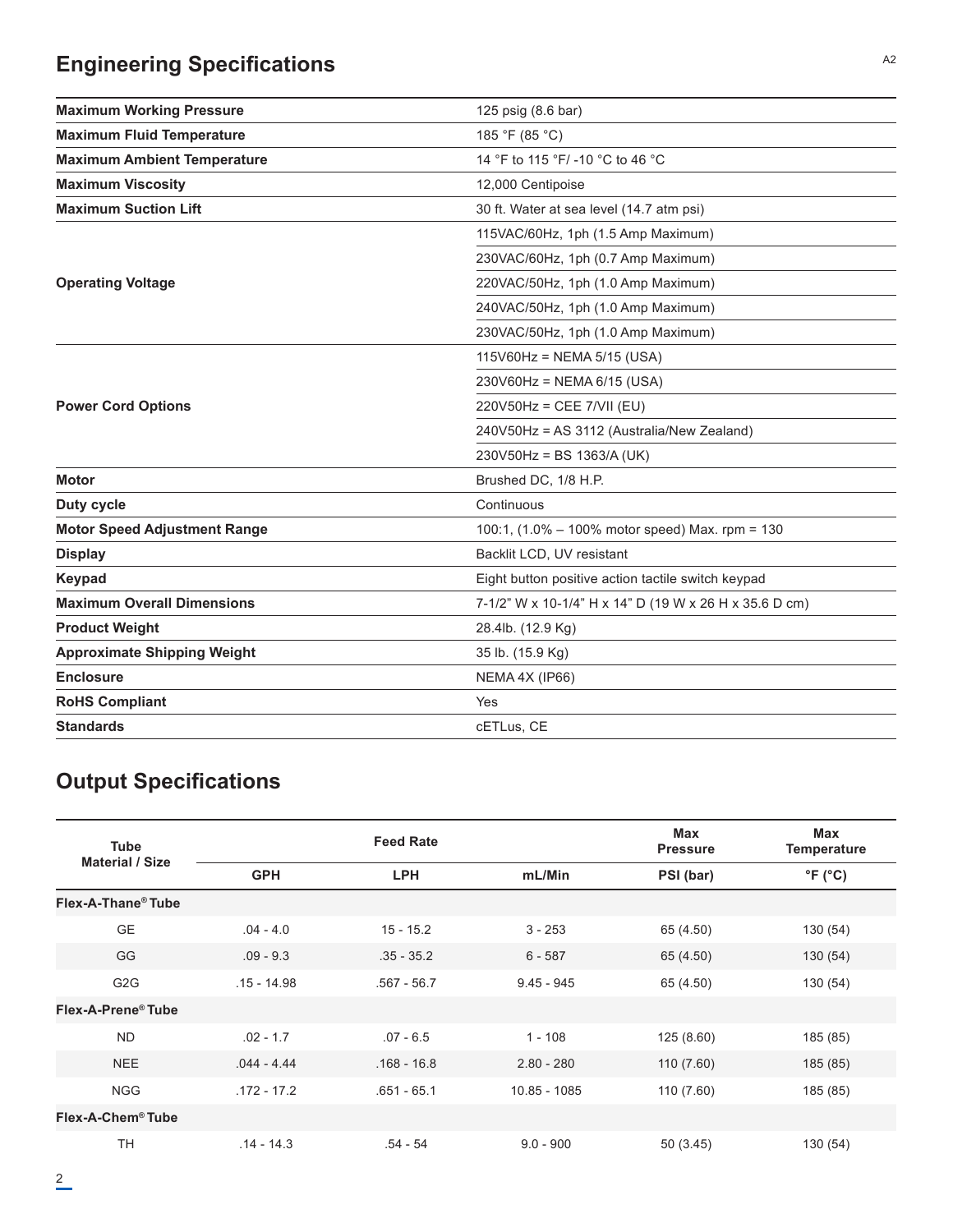### **Materials of Construction**

| <b>Non-wetted Components:</b>                                   | <b>Wetted Components:</b><br><b>Pump Tube Assembly:</b><br>Tubing: Flex-A-Prene®, Flex-A-Chem® or Flex-A-Thane®                                |  |  |  |  |
|-----------------------------------------------------------------|------------------------------------------------------------------------------------------------------------------------------------------------|--|--|--|--|
| <b>Enclosure:</b> 413 Aluminum (Polyester powder coated)        |                                                                                                                                                |  |  |  |  |
| <b>Pump Head:</b> Valox <sup>®</sup> (PBT) thermoplastic        |                                                                                                                                                |  |  |  |  |
| <b>Pump Head Cover: Polycarbonate</b>                           | Adapter Fittings: PVDF                                                                                                                         |  |  |  |  |
| Permanently lubricated sealed motor shaft support ball bearing. | <b>Injection/Back-Flow Check Valve:</b><br>Body & Insert: PVDF                                                                                 |  |  |  |  |
| <b>Cover Screws: Stainless steel</b>                            |                                                                                                                                                |  |  |  |  |
| <b>Roller Assembly:</b>                                         | Check Ball: Ceramic                                                                                                                            |  |  |  |  |
| Rotor: Valox <sup>®</sup> (PBT)                                 | Spring: Hastelloy C-276<br>Ball Seat O-Ring: TFE/P<br>Static Seal O-Ring: FKM                                                                  |  |  |  |  |
| Rollers: Nylon                                                  |                                                                                                                                                |  |  |  |  |
| Roller Bearings: SS Ball Bearings                               |                                                                                                                                                |  |  |  |  |
| <b>Motor Shaft:</b> Chrome plated steel                         | <b>Ancillary Items Provided:</b>                                                                                                               |  |  |  |  |
| TFD System Sensor: Hastelloy C-276                              | With "S" Tubing Type Only:                                                                                                                     |  |  |  |  |
| <b>Power Cord:</b> 3 conductor, SJTW-A water-resistant          | Suction Tubing: 3/8" OD x 1/4" ID x 10' Clear PVC<br>Discharge Tubing: 3/8" OD x 1/4" ID x 10' Polyethylene<br>Suction Strainer: Polypropylene |  |  |  |  |
| <b>Tube Installation Tool: GF Nylon</b>                         |                                                                                                                                                |  |  |  |  |
| Mounting Brackets and Hardware: 316 Stainless steel             |                                                                                                                                                |  |  |  |  |
|                                                                 |                                                                                                                                                |  |  |  |  |

**With "B" Tubing and "M" M/NPT Connections Only:**

**Suction Strainer:**

Body: PVDF

Check Ball: Ceramic

Ball Seat O-Ring: TFE/P

**With "C" Tri-clamp and "Q" Quick Disconnect Connections\* Only:**

(Available for ND, NEE, NGG, and G2G only)

**NOTE:** \* Quick Disconnect Valves sold separately.

### **Dimensions**

| Dim | Inch        | <b>cm</b> | Dim | Inch       | cm   |
|-----|-------------|-----------|-----|------------|------|
| A   | $10 - 1/4"$ | 26        | D   | $9 - 1/2"$ | 241  |
| в   | 7-1/2"      | 19        | F.  | 11"        | 27.9 |
| C   | 14"         | 35.6      | F.  | $3 - 3/8"$ | 8.6  |





 $\mathcal{L}$ 

 $\overline{\phantom{a}}$